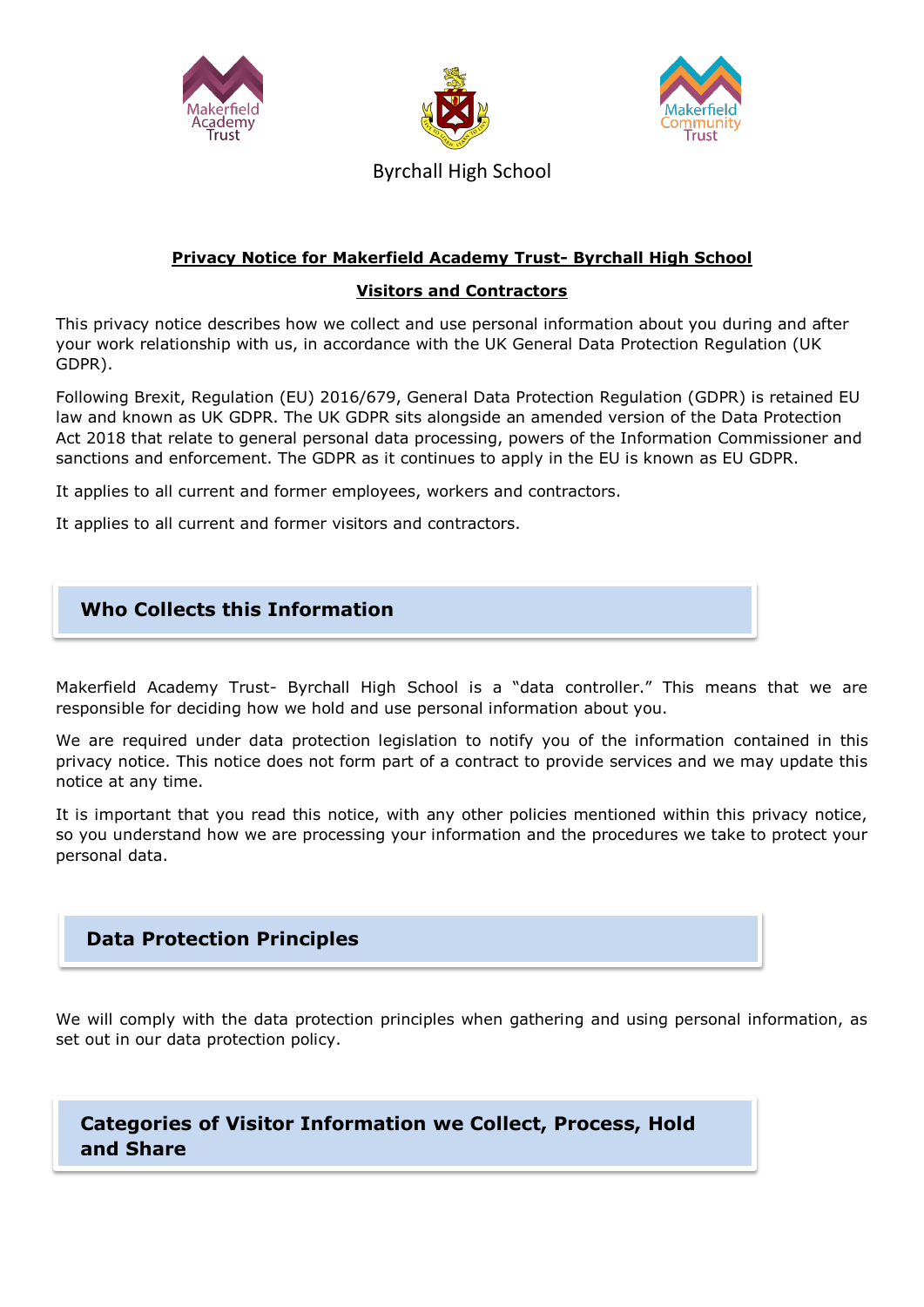We process data relating to those visiting our school (including contractors). Personal data that we may collect, process, hold and share (where appropriate) about you includes, but not restricted to:

- Personal information and contact details such as name, title, addresses, date of birth, marital status, phone numbers and personal email addresses;
- Criminal records information as required by law to enable you to work with children e.g. DBS checks;
- Information relating to your visit, e.g. your company or organisations name, arrival and departure time, car number plate;
- Information about any access arrangements you may need;
- Photographs for identification purposes for the duration of your visit;
- CCTV footage captured by the school.

#### **How we Collect this Information**

We may collect this information from you, the Home Office, the DBS, other professionals we may engage (e.g. to advise us generally), our signing in system, automated monitoring of our websites and other technical systems such as our computer networks and connections, CCTV and access control systems, remote access systems, email and instant messaging systems, intranet and internet facilities.

#### **How we use your Information**

We will only use your personal information when the law allows us to. Most commonly, we will use your information in the following circumstances:

- Where we need to perform the contract we have entered into with you;
- Where we need to comply with a legal obligation (such as health and safety legislation, under statutory codes of practice and employment protection legislation);
- Where it is needed in the public interest or for official purposes;
- Where it is necessary for our legitimate interests (or those of a third party) and your interests, rights and freedoms do not override those interests.
- When you have provided us with consent to process your personal data.

We need all the categories of information in the list above primarily to allow us to perform our contract with you, with your consent and to enable us to comply with legal obligations.

The situations in which we will process your personal information are listed below:

- Ensure the safe and orderly running of the school;
- To manage our workforce and those deployed on site;
- Personnel management including retention
- In order to manage internal policy and procedure;
- Complying with legal obligations;
- Carry out necessary administration functions to allow visitors and contractors on site;
- To monitor and manage access to our systems and facilities in order to protect our networks and for the purposes of safeguarding;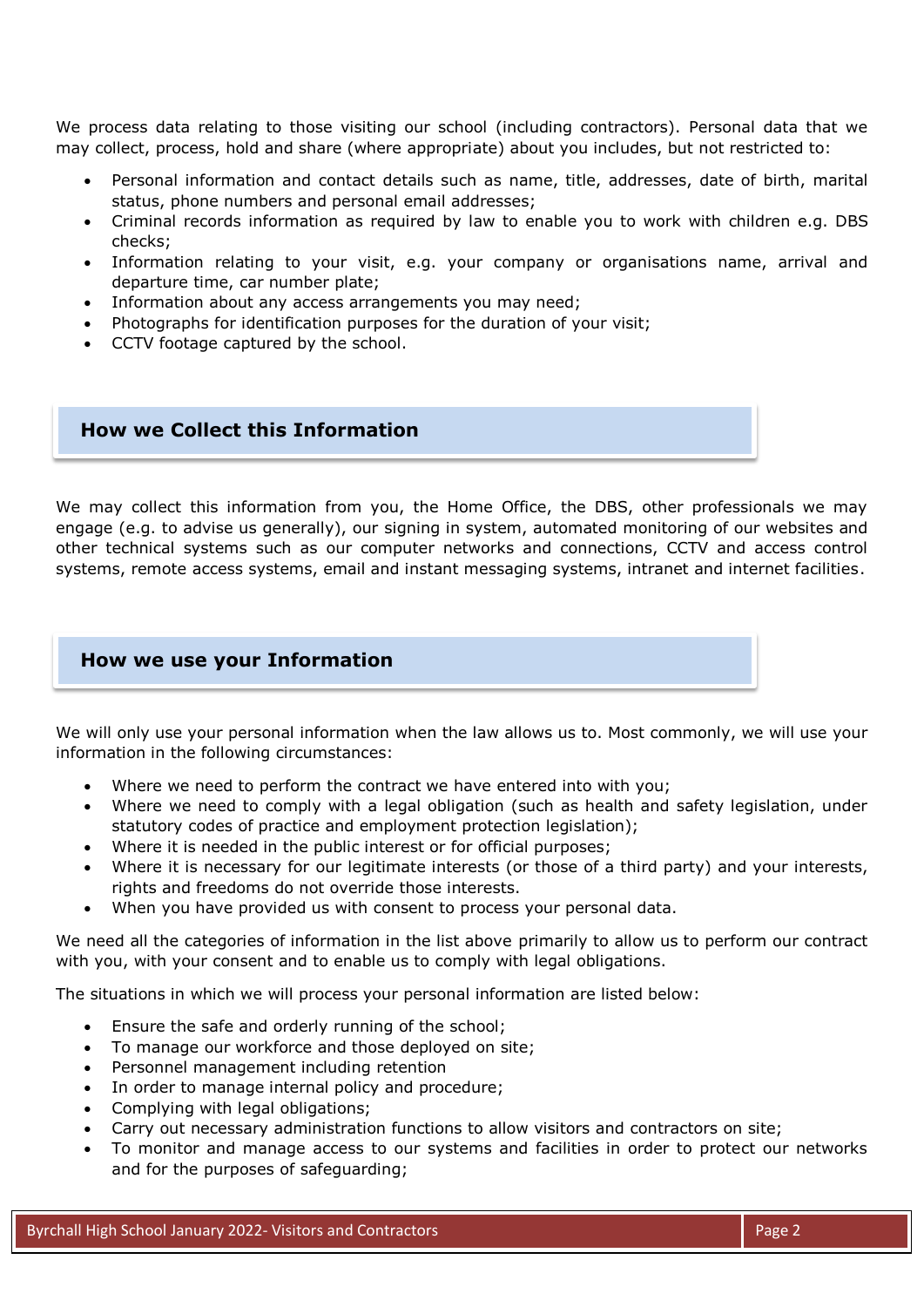- To monitor and protect the security of our network and information, including preventing unauthorised access to our computer network and communications systems and preventing malicious software distribution;
- To answer questions from insurers in respect of any insurance policies which relate to you;
- Health and safety obligations;
- Prevention and detection of fraud or other criminal offences; and
- To defend the School in respect of any investigation or court proceedings and to comply with any court or tribunal order for disclosure.

Some of the above grounds for processing will overlap and there may be several grounds which justify our use of your personal information.

We will only use your personal information for the purposes for which we collected it, unless we reasonably consider that we need to use it for another reason and that reason is compatible with the original purpose.

### **How we use Particularly Sensitive Information**

Sensitive personal information (as defined under the UK GDPR as "special category data") require higher levels of protection and further justification for collecting, storing and using this type of personal information. We may process this data in the following circumstances:

- In limited circumstances, with your explicit written consent;
- Where we need to carry out our legal obligations in line with our data protection policy;
- Where it is needed in the public interest, such as for equal opportunities monitoring;
- Where it is needed to assess your working capacity on health grounds, subject to appropriate confidentiality safeguards. Less commonly, we may process this type of information where it is needed in relation to legal claims or where it is necessary to protect your interests (or someone else's interests) and you are not capable of giving your consent.

#### **Criminal Convictions**

We may only use information relating to criminal convictions where the law allows us to do so. This will usually be where it is necessary to carry out our legal obligations. We will only collect information about criminal convictions if it is appropriate given the nature of the role and where we are legally able to do so.

#### **Sharing Data**

We may need to share your data with third parties, including third party service providers where required by law, where it is necessary to administer the working relationship with you or where we have another legitimate interest in doing so. These include the following:

- the Department for Education (DfE);
- Ofsted;
- Law enforcement officials such as police, HMRC;
- LADO;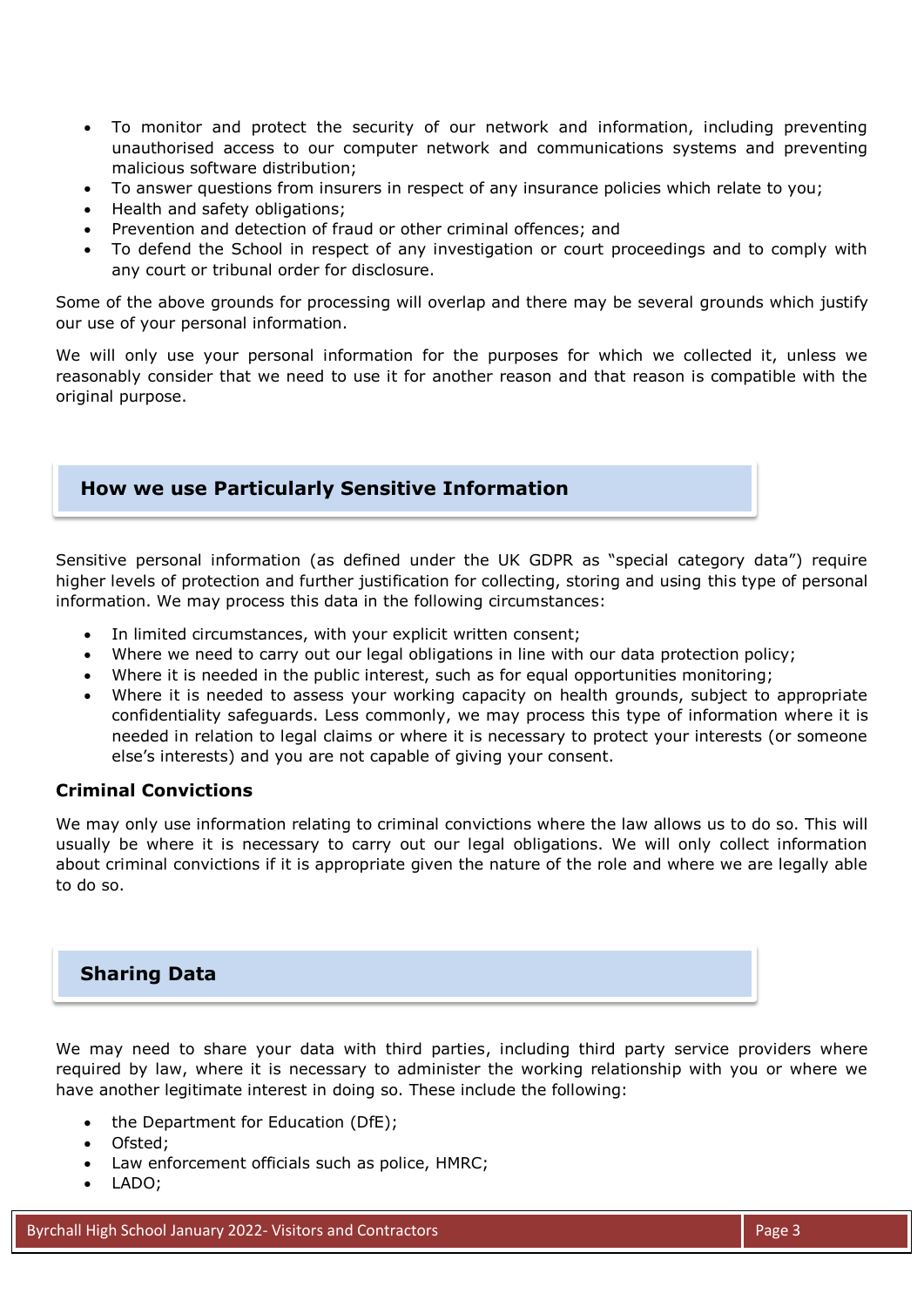- Professional advisors such as lawyers and consultants;
- Support services (including HR support, insurance, IT support, information security, pensions and payroll);
- The Local Authority; and
- DBS.



or anonymised where possible.

The recipient of the information will be bound by confidentiality obligations, we require them to respect the security of your data and to treat it in accordance with the law.

Except as otherwise permitted or required by applicable law or regulation, the School only retains personal data for as long as necessary to fulfil the purposes they collected it for, as required to satisfy any legal, accounting or reporting obligations, or as necessary to resolve disputes.

We will retain and securely destroy your personal information in accordance with our data retention policy. This can be found in the Data Retention Policy.

#### **Security**

We have put in place measures to protect the security of your information (i.e. against it being accidentally lost, used or accessed in an unauthorised way). In addition, we limit access to your personal information to those employees, agents, contractors and other third parties who have a business need to know. Details of these measures are available in the GDPR policies.

You can find further details of our security procedures within our Data Breach policy and our Information Security policy.

# **Your Rights of Access, Correction, Erasure and Restriction**

It is important that the personal information we hold about you is accurate and current. Please keep us informed if your personal information changes during your relationship with us.

Under certain circumstances by law you have the right to:

Byrchall High School January 2022- Visitors and Contractors Page 4 Assessment Research 2022- Page 4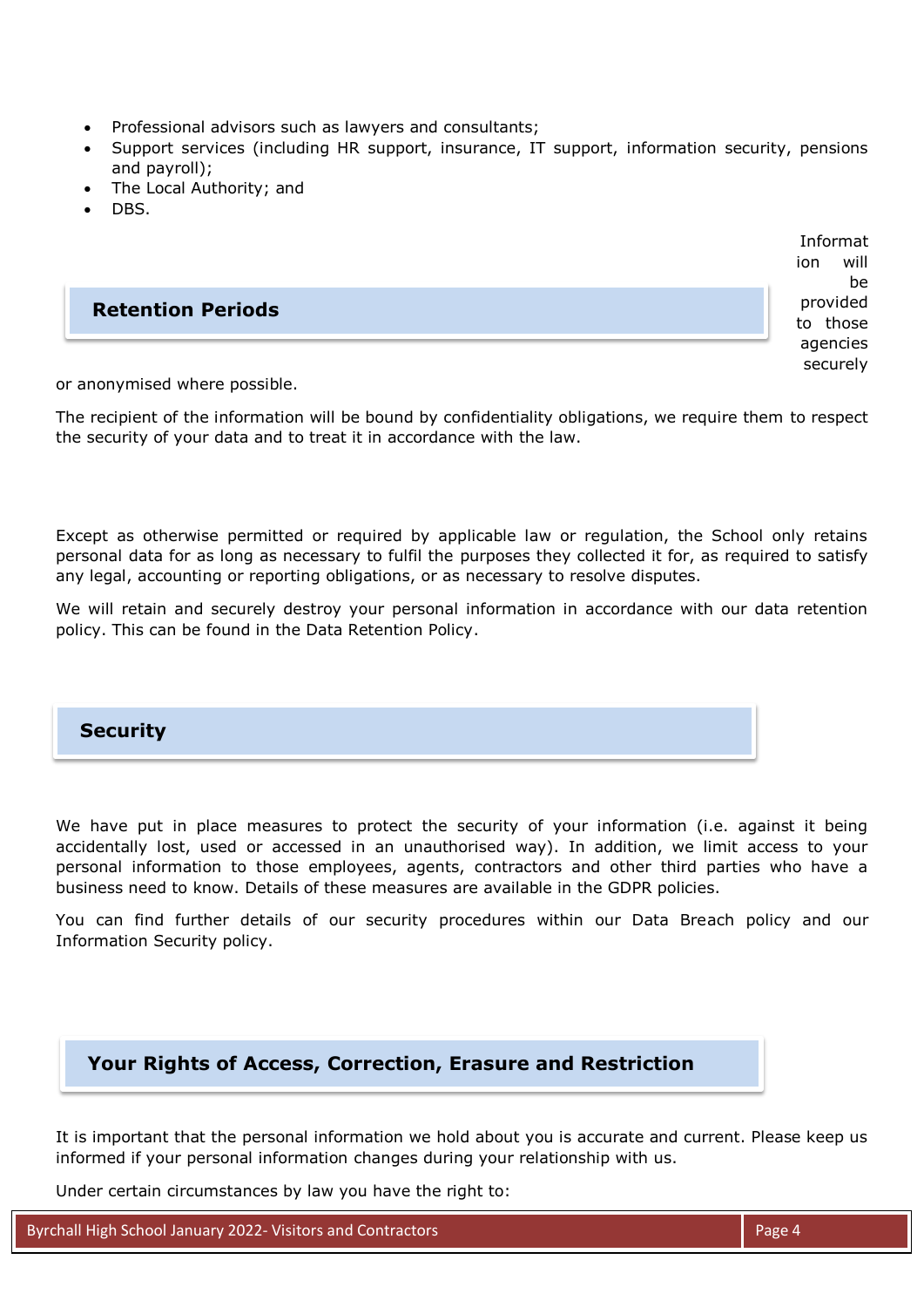- Access your personal information (commonly known as a "subject access request"). This allows you to receive a copy of the personal information we hold about you and to check we are lawfully processing it. You will not have to pay a fee to access your personal information. However, we may charge a reasonable fee if your request for access is clearly unfounded or excessive. Alternatively we may refuse to comply with the request in such circumstances.
- Correction of the personal information we hold about you. This enables you to have any inaccurate information we hold about you corrected.
- Erasure of your personal information. You can ask us to delete or remove personal data if there is no good reason for us continuing to process it.
- Restriction of processing your personal information. You can ask us to suspend processing personal information about you in certain circumstances, for example, if you want us to establish its accuracy before processing it.
- To object to processing in certain circumstances (for example for direct marketing purposes).
- To transfer your personal information to another party.

If you want to exercise any of the above rights, please contact the GDPR Manager in writing.

We may need to request specific information from you to help us confirm your identity and ensure your right to access the information (or to exercise any of your other rights).

#### **Right to Withdraw Consent**

In the limited circumstances where you may have provided your consent to the collection, processing and transfer of your personal information for a specific purpose, you have the right to withdraw your consent for that specific processing at any time. To withdraw your consent, please contact the GDPR Manager. Once we have received notification that you have withdrawn your consent, we will no longer process your information for the purpose or purposes you originally agreed to, unless we have another legitimate basis for doing so in law.

#### **How to Raise a Concern**

We hope that the GDPR Manager can resolve any query you raise about our use of your information in the first instance.

We have appointed a data protection officer (DPO) to oversee compliance with data protection and this privacy notice. If you have any questions about how we handle your personal information which cannot be resolved by the GDPR Manager, then you can contact the DPO on the details below:

Data Protection Officer: Judicium Consulting Limited Address: 72 Cannon Street, London, EC4N 6AE Email: [dataservices@judicium.com](mailto:dataservices@judicium.com) Web: www.judiciumeducation.co.uk